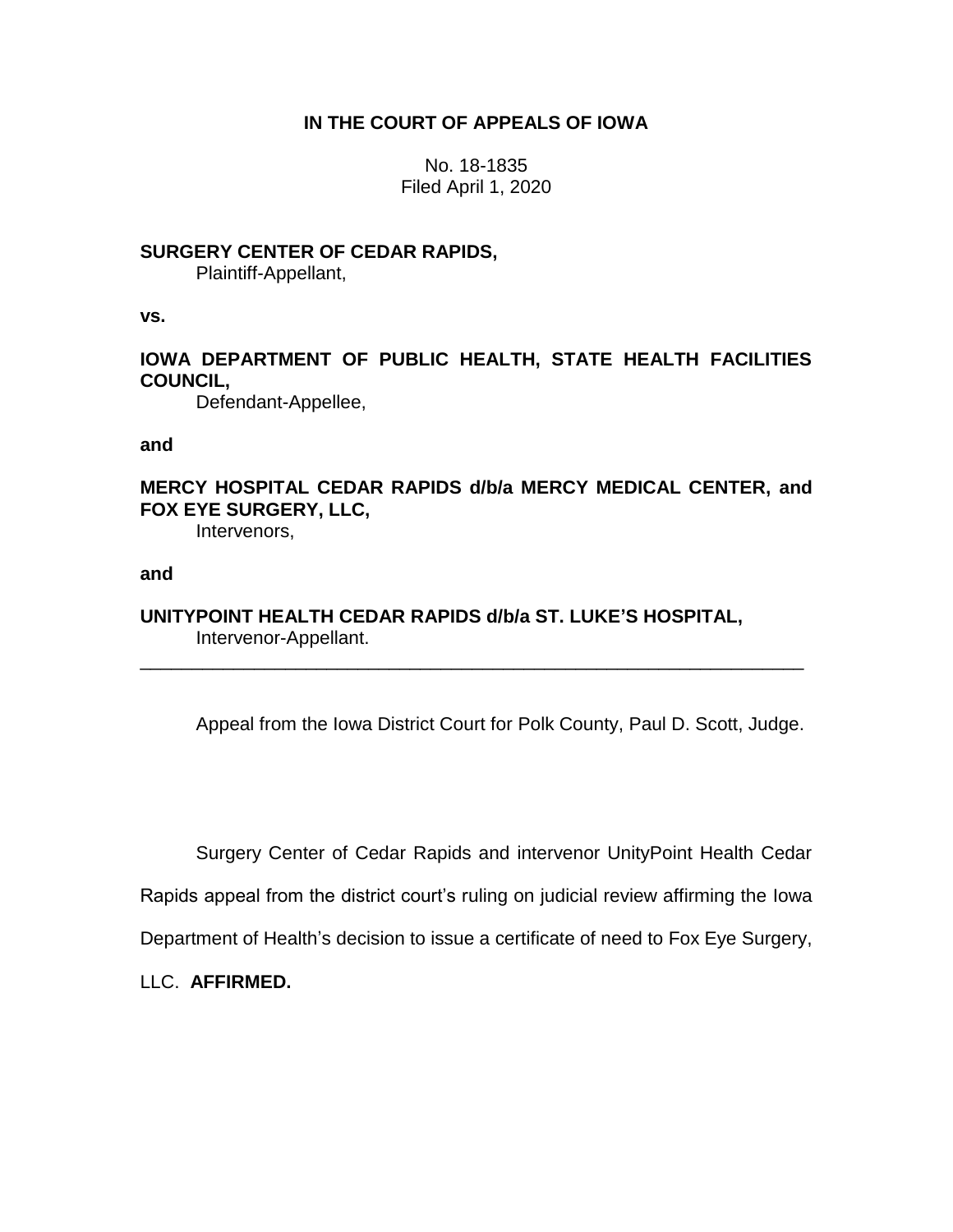Douglas E. Gross and Rebecca A. Brommel of Brown, Winick, Graves, Gross, Baskerville & Schoenebaum, P.L.C., Des Moines, for appellants.

Thomas J. Miller, Attorney General, and Heather L. Adams, Assistant Attorney General, for appellee State.

Douglas A. Fulton of Brick Gentry PC, West Des Moines, and Robert V.P. Waterman, Jr. and Michael P. Byrne of Lane & Waterman, LLP, Davenport, for intervenor Fox Eye Surgery, LLC.

Considered by Bower, C.J., and Vaitheswaran and Doyle, JJ.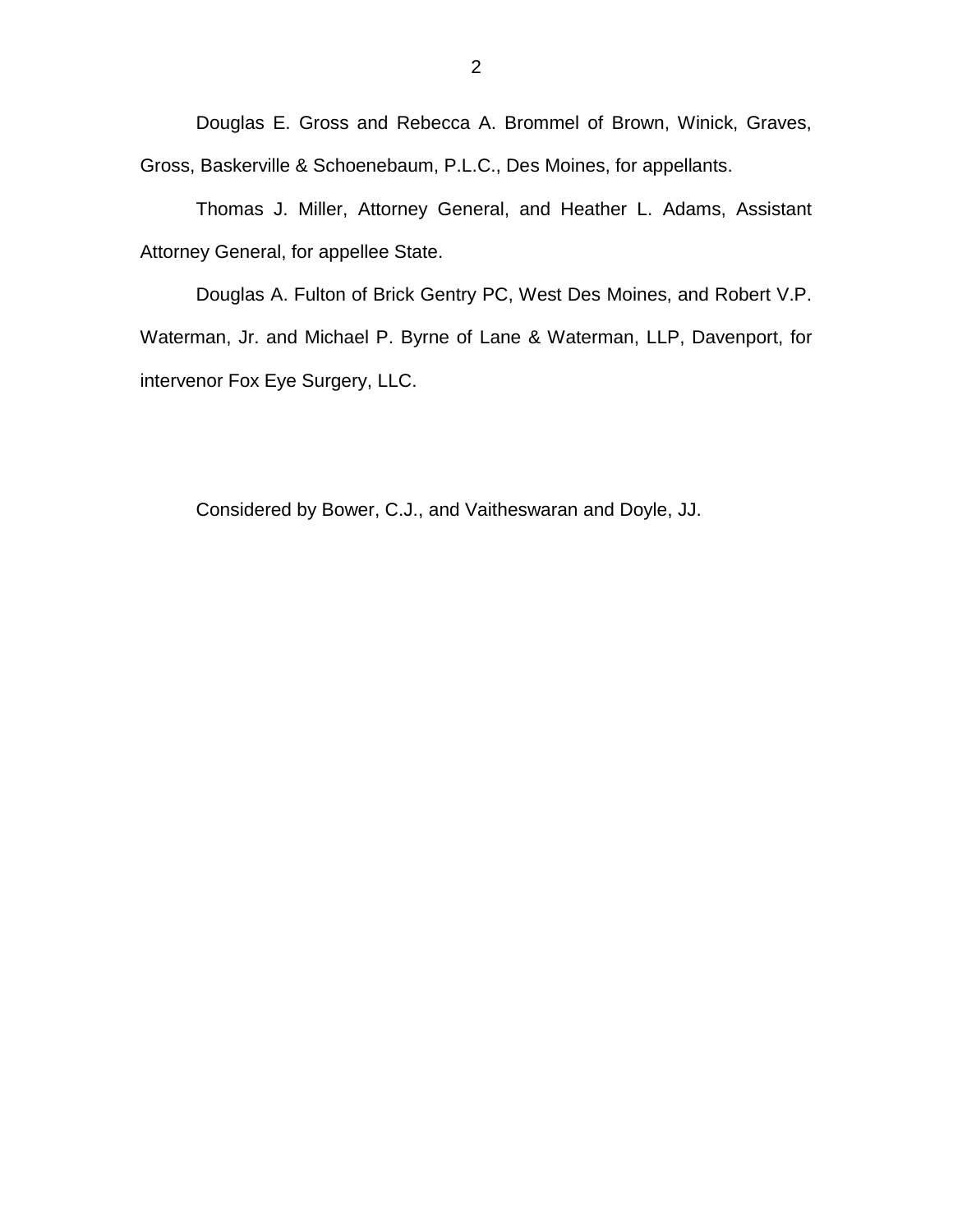#### **VAITHESWARAN, Judge.**

Fox Eye Surgery, LLC (Fox Eye), whose "sole corporate officer" was Dr. Lee Birchansky, filed an application for a certificate of need (CON) with the State Health Facilities Council of the Iowa Department of Health (department). *See* Iowa Code §§ 135.62(2) (2017) (establishing a council within the department "consisting of five persons appointed by the governor"), 135.63(1) (precluding the offer or development of new or changed institutional health service without application and receipt of a CON). Fox Eye asserted it wished to "re-open[] an abandoned" ambulatory surgery center "adjacent to and within the same building as Dr. Birchansky's busy ophthalmological practice." Fox Eye further asserted, "This dormant Cataract [facility] is fully equipped with Dr. Birchansky's preferred surgical equipment and could be ready to perform state-of-the-art, no-stitch cataract surgery shortly after the [department's] approval." Fox Eye submitted a \$600 fee with the application, the minimum amount authorized by statute and rule. *See id*. § 135.63(1); Iowa Admin. Code r. 641–202.4(2) (same).

Three health service providers—Surgery Center of Cedar Rapids; UnityPoint Health Cedar Rapids, doing business as St. Luke's Hospital; and Mercy Hospital, doing business as Mercy Medical Center (collectively, SCCR)—resisted the application. *See* Iowa Code § 135.66(2) (requiring the department "to notify all affected persons" of an application); *see also id*. § 135.61(1)(c) (defining "affected persons" as including health facilities located in the geographical area). Following a public hearing, the department voted to grant the application.

SCCR sought rehearing, which was granted. After the rehearing, the department made additional findings and, again, granted the CON application.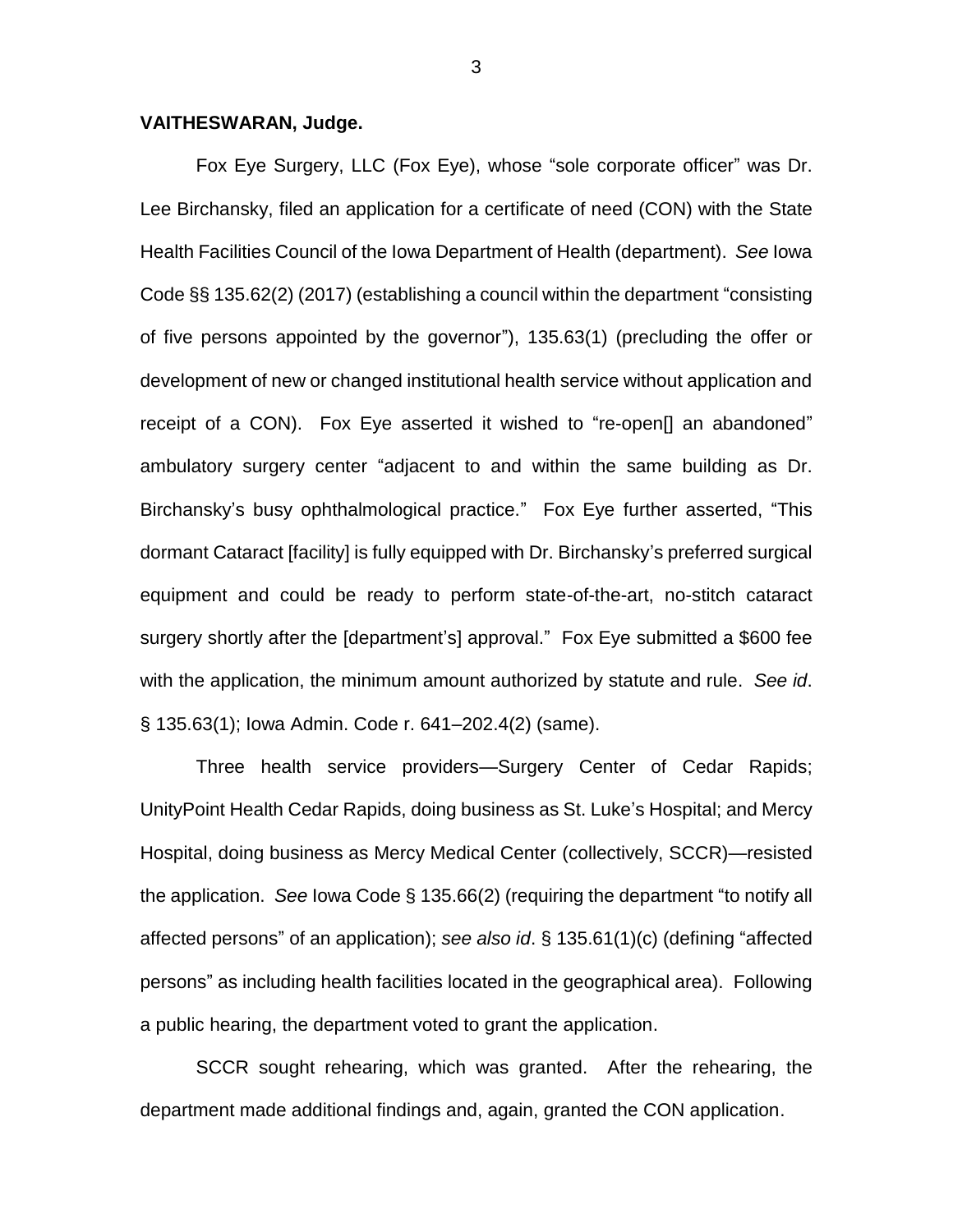SCCR filed a judicial review petition. The district court affirmed the agency decision. This appeal followed.

#### *I***.** *Standards of Review*

SCCR challenges the "level of deference" we should afford the agency's interpretation of a provision of law. In determining the level of deference, courts are to "do all of the following":

a. Shall not give any deference to the view of the agency with respect to whether particular matters have been vested by a provision of law in the discretion of the agency.

b. Should not give any deference to the view of the agency with respect to particular matters that have not been vested by a provision of law in the discretion of the agency.

c. Shall give appropriate deference to the view of the agency with respect to particular matters that have been vested by a provision of law in the discretion of the agency.

*Id*. § 17A.19(11). If the agency's interpretation of a provision of law "has not clearly

been vested by a provision of law in the discretion of the agency," judicial review of the interpretation is for errors of law. *See id*. § 17A.19(10)(c). On the other hand, if the interpretation has clearly been vested by a provision of law in the discretion of the agency, judicial review of the interpretation is under the more deferential "irrational, illogical, or wholly unjustifiable" standard. *See id*. § 17A.19(10)(*l*).

SCCR argues "the provision of law at issue is an administrative rule" and courts need not "automatically" defer to the agency's interpretation of its rules. We agree deference is not automatic. But deference was warranted here. The supreme court said precisely that in *Birchansky Real Estate*, *L*.*C*. *v*. *Iowa Dep't of Public Health*, 737 N.W.2d 134, 138 (Iowa 2007). The court stated "the interpretation of the statutory exemption for a CON, Iowa Code § 135.63(2)(o), was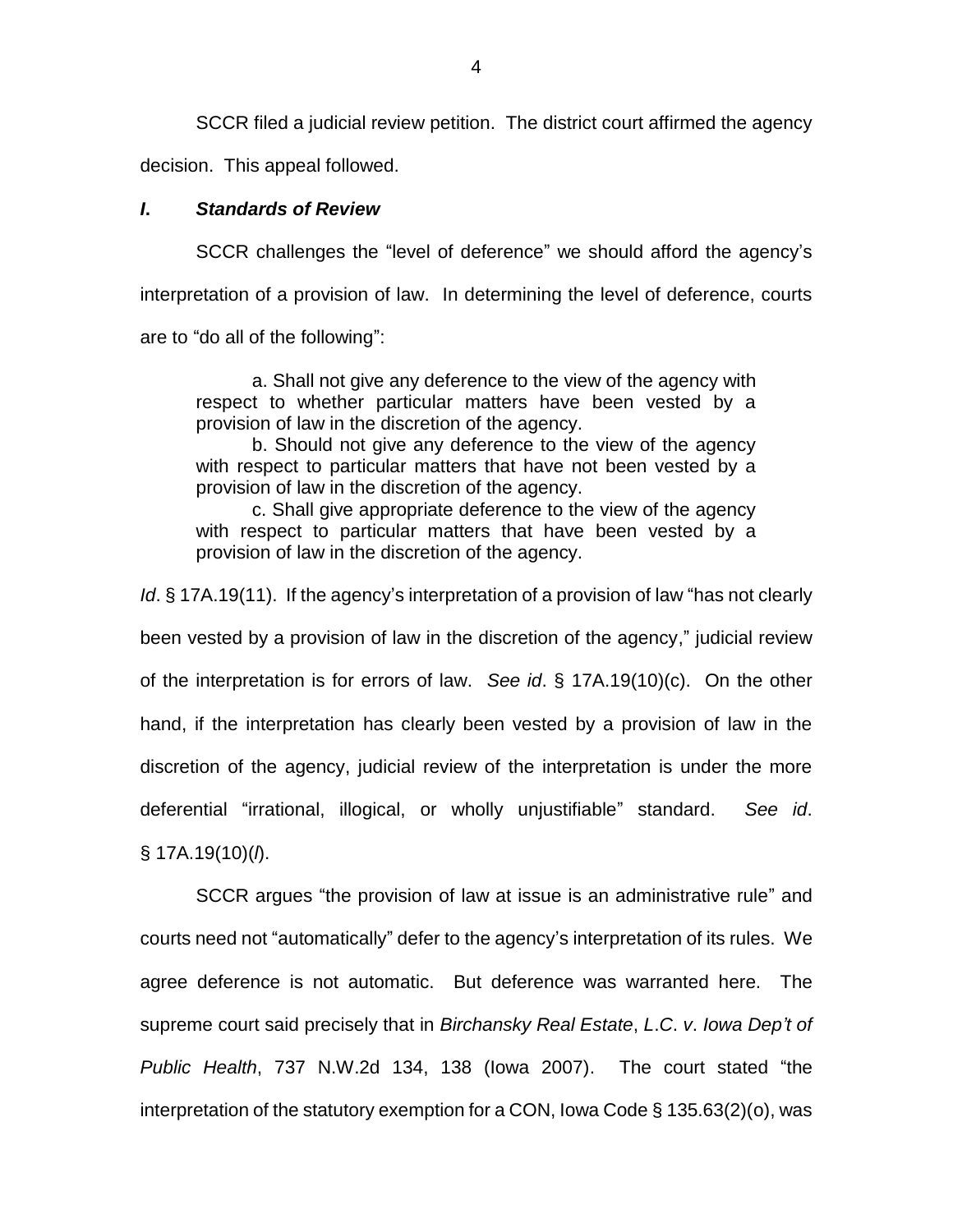clearly vested in the discretion of the Department." *Birchansky Real Estate*, *L*.*C*.,

737 N.W.2d at 138.

. . . .

This court said the same thing in *UnityPoint Health Cedar Rapids v*. *Iowa* 

*Dep't of Public Health*, No. 17-1317, 2019 WL 141006, at \*2–4 (Iowa Ct. App. Jan.

9, 2019). Considering the department's interpretation of a rule, we stated:

St. Luke's maintains the district court erred when it utilized the "highly deferential 'irrational, illogical, or wholly unjustifiable' standard" in reviewing the Council's interpretation.

The Council has been given both broad powers and specific duties regarding CONs. . . .

We agree with the district court the Council had been clearly vested with the power to interpret rule 641–203.2(3)(a)(1). In reaching this conclusion, we note that we have reached the same conclusion before. *See Fox Eye Surgery*, *L*.*L*.*C*. *v*. *Iowa Dep't of Pub*. *Health*, No. 09-1679, 2010 WL 3324944, at \*1 (Iowa Ct. App. Aug. 25, 2010) ("Because the council's review of CON applications is a matter vested within its discretion, we only reverse if the council's decision to deny the application was 'irrational, illogical, or wholly unjustifiable.'").

*UnityPoint Health Cedar Rapids*, 2019 WL 141006, at \*2–4 (internal citations

omitted). *UnityPoint* serves as persuasive authority on the deference question.

We conclude the interpretation in this case was clearly vested in the discretion of

the department. We will reverse only if the agency interpretation was "irrational,

illogical, or wholly unjustifiable." Iowa Code § 17A.19(10)(*l*).

SCCR also contends certain fact findings made by the department are not supported by substantial evidence. The standard bears some discussion in this context.

Iowa Code section 135.66(3)(b) authorizes a "public hearing" on a CON application. The hearing is not a "contested case," as that term is defined in the Iowa Administrative Procedure Act (IAPA). *See id*. § 17A.2(5) (defining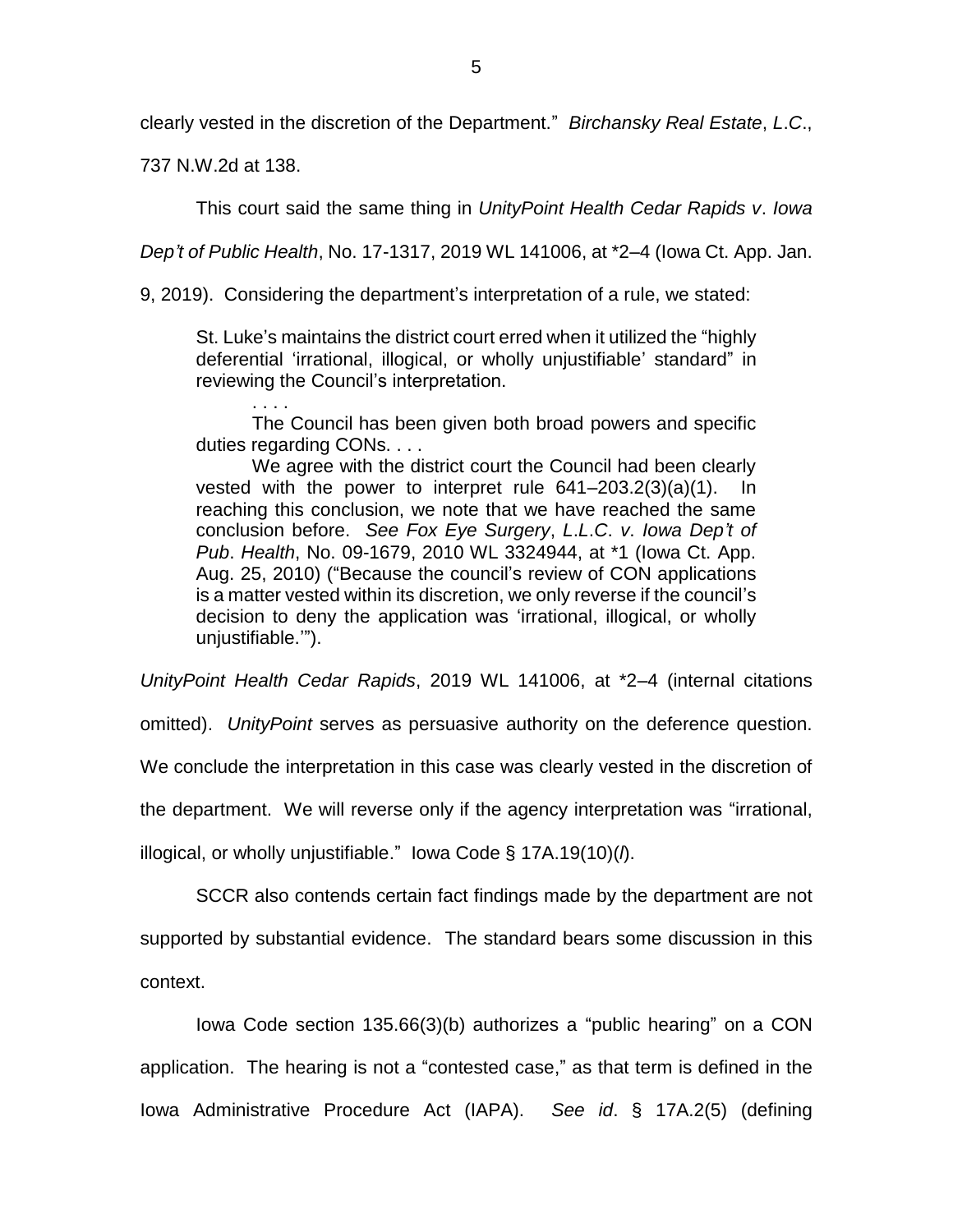"[c]ontested case" as "a proceeding including but not restricted to ratemaking, price fixing, and licensing in which the legal rights, duties or privileges of a party are required by Constitution or statute to be determined by an agency after an opportunity for an evidentiary hearing"); *Greenwood Manor v*. *Iowa Dep't of Pub*. *Health*, 641 N.W.2d 823, 834 (Iowa 2002) ("We conclude the evaluation of an application for a certificate of need by the Council does not implicate the contested case procedures.").

Under a prior version of the IAPA, the substantial evidence standard of review did not apply to hearings that were not contested cases. *See* Iowa Code § 17A.19(8)(f) (1997) (setting forth judicial review standard as, "*In a contested case*, unsupported by substantial evidence in the record made before the agency when that record is viewed as a whole" (emphasis added)); *Greenwood*, 641 N.W.2d at 831 ("Because we find the proceeding in this case did not involve a contested case, we do not consider whether the decision was supported by substantial evidence under section 17A.19(8)(f)."). A 1998 amendment removed the reference to "contested case." *See* 1998 Iowa Acts ch. 1202, § 23 (codified at Iowa Code § 17A.19(10)(f)). The standard now applies to any "determination of fact clearly vested by a provision of law in the discretion of the agency." Iowa Code § 17A.19(10)(f). The determination of fact may be made in proceedings other than contested cases. *See* Arthur E. Bonfield, *Amendments to Iowa Administrative Procedure Act, Report on Selected Provisions to Iowa State Bar Association and Iowa State Government* 68 (1998) ("Paragraph (f) now also applies the substantial evidence test to all ultimate facts found by an agency, as well as to all basic facts underlying those ultimate facts, pursuant to a clear delegation of authority to the

6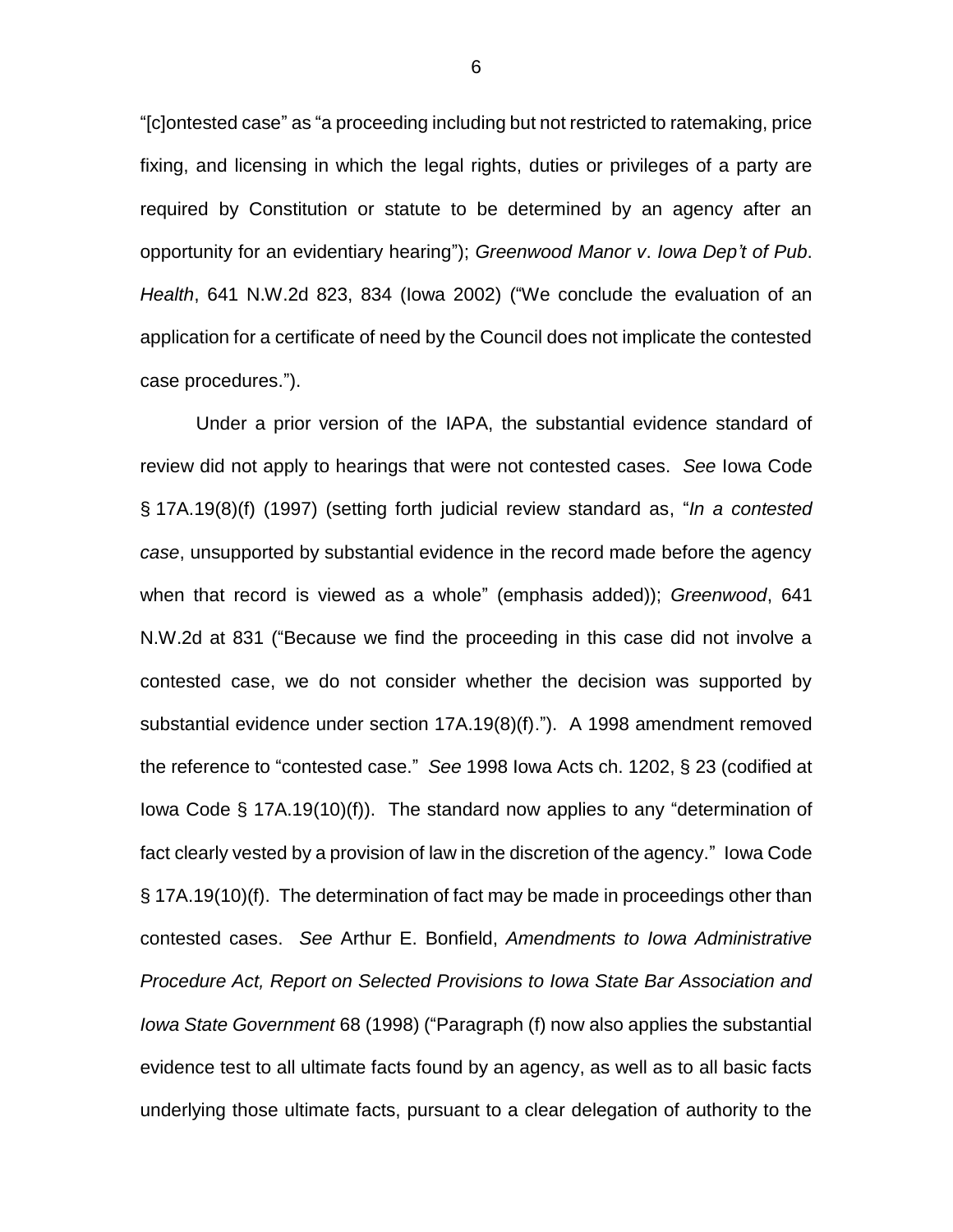agency to do so, whether those facts are found in formal adjudication and, therefore, were subject to the 'substantial evidence' test under the original IAPA, or in informal adjudication or rulemaking which were subject to the 'unreasonable, arbitrary, capricious, or abuse of discretion' test under the original IAPA.").

We have no trouble concluding that determinations of fact made by the department in this case were clearly vested by a provision of law in the discretion of the department. *See* Iowa Code § 135.64 (setting forth criteria for evaluation of CON applications). Accordingly, we will review the department's fact findings under the substantial evidence standard.

#### *II. Whether CON Application was Incomplete*

SCCR argues Fox Eye's CON application was incomplete. In its view, (1) "Fox Eye failed to provide clear, consistent, reliable or adequate information regarding expenditures to update the building"; (2) "Fox Eye failed to provide clear, consistent, reliable or adequate information regarding equipment-related expenditures"; (3) "Fox Eye failed to provide clear, consistent, reliable or adequate information regarding its lease costs"; and (4) "Fox Eye's failure to include the total costs of its project is fatal to its Application." SCCR relies on a departmental rule identifying the required contents of an application and the required fee. *See* Iowa Admin. Code r. 641–202.4. It asserts the department interpreted the rule incorrectly.

The law on completion of CON applications is as follows. An application "shall be made upon forms furnished or prescribed by the department and shall contain such information as the department may require." Iowa Code § 135.63(1). "Within fifteen business days after receipt of an application for a certificate of need,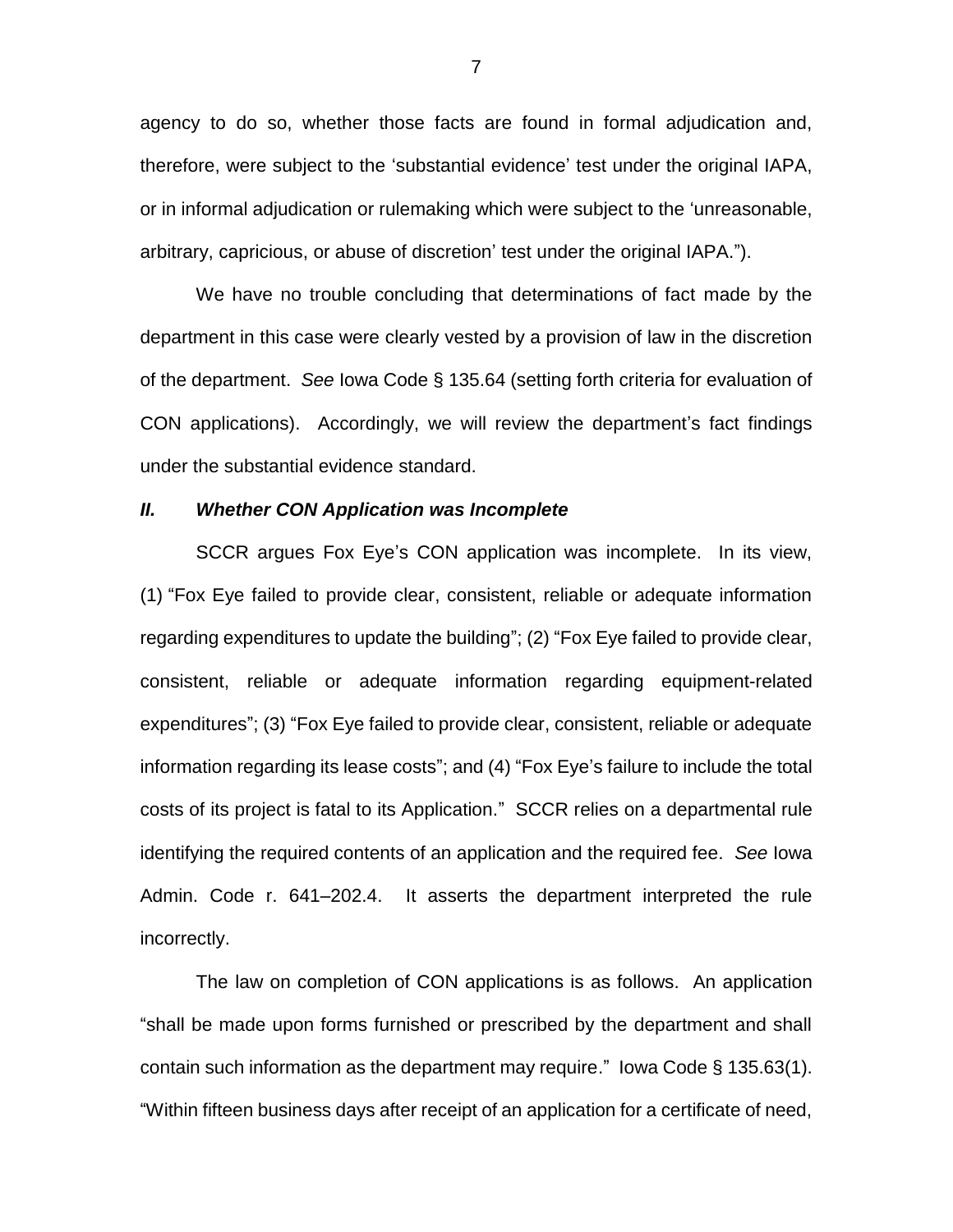the department shall examine the application for form and completeness and accept or reject it." Iowa Code § 135.66(1); *see also* Iowa Admin. Code r. 641– 202.4(3)(a) ("The department shall send written notice to the applicant within 15 business days of receipt of the application if the application has been accepted as complete or otherwise state in said notice what information is needed to make the application complete."). "An application shall be rejected only if it fails to provide all information required by the department pursuant to section 135.63, subsection 1." Iowa Code § 135.66(1). "An application shall be deemed 'accepted' once the department has determined it to be complete and the fees defined in 202.4(2) 'a' are paid in full." Iowa Admin. Code r. 641–202.4(3)(b).

Fox Eye's CON application included the following question on costs: "What will be the source of capital funds? Attach a description of asterisked items." Fox Eye responded as follows:

|                             | <b>Estimated Amount</b> |
|-----------------------------|-------------------------|
| <b>Cash on Hand</b>         | \$10,000                |
| Borrowing*                  |                         |
| <b>Federal Funds*</b>       | O                       |
| State Funds*                | O                       |
| <b>Gifts/Contributions*</b> | 0                       |
| Lease**                     | O                       |
| Other (specify)             | ი                       |
| <b>TOTAL</b>                | \$10,000                |

Fox Eye stated, "There are no borrowed funds," and attached a copy of a proposed lease, which specified the rent was \$3000 per month.

On receipt of the application, the department asked Dr. Birchansky to answer certain questions, including how the cash on hand identified in the application would "be spent." Dr. Birchansky responded, "Cash on hand is a buffer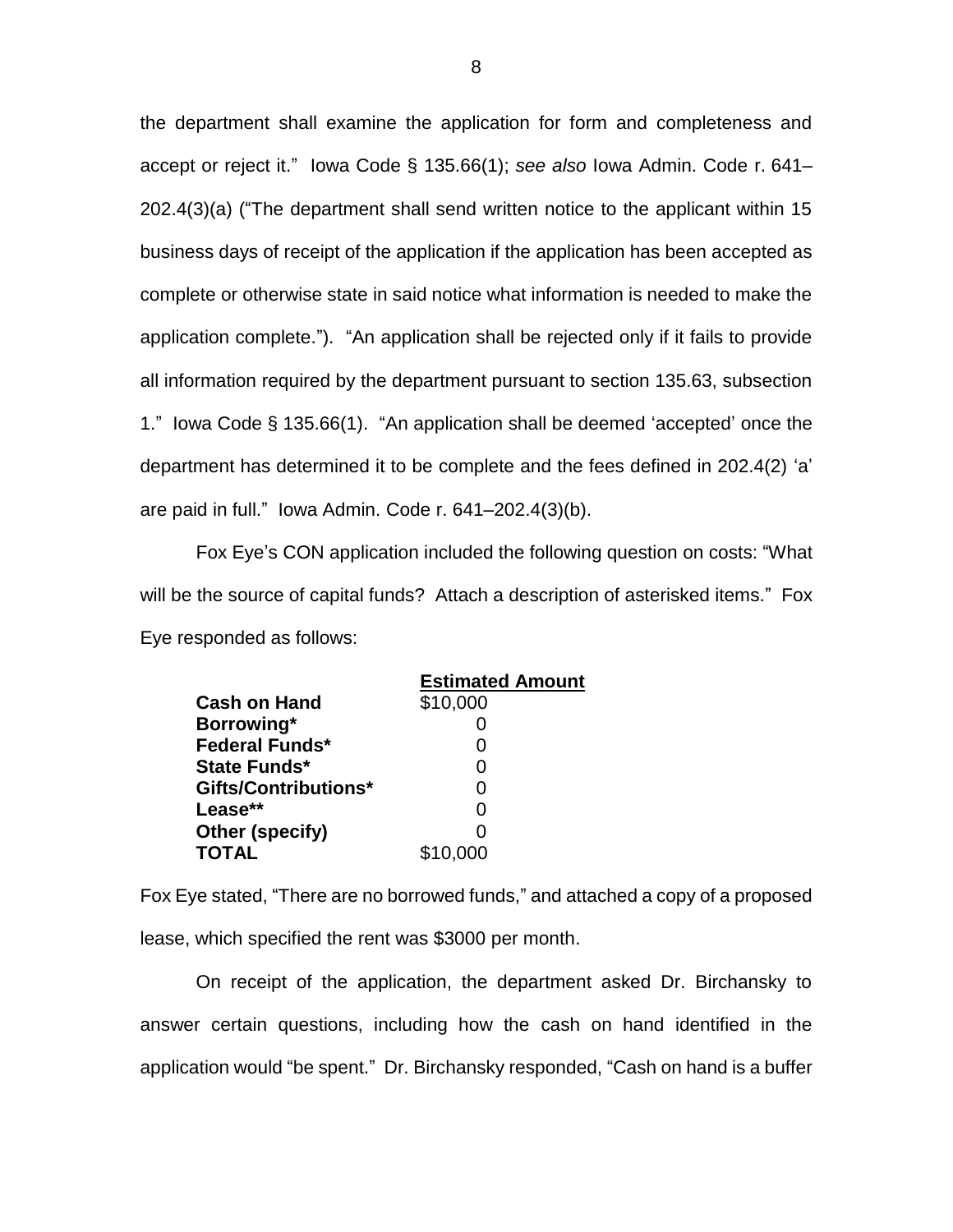earmarked for paying any operating expenses due prior to receiving cash flow from operations."

At the original hearing, one of the council members suggested \$10,000 to get the facility "up and going again . . . seem[ed] low." Birchansky responded, "It may be high; it may be low." He acknowledged recently learning of safety code changes that would have to be addressed.

In closing arguments, counsel for one of the resisters cited the dearth of cost information in the application and questioned "whether or not the application is even complete in terms of reflecting what the intention of the party might be." SCCR followed up with a request for rehearing. As noted, the department granted the request.

On rehearing, Fox Eye submitted supplemental cost information. Based on that information, the department made findings of fact relating to the project's costs, as follows:

20. Fox Eye Surgery engaged an architect and engineer who provided a cost breakdown and who reached out to the Department of Inspections and Appeals and the State Fire Marshal's office to discuss compliance with current life safety codes and the costs associated with retrofitting the current space to meet these codes. Fox Eye Surgery noted that upon CON approval, it will have the life and safety inspection performed by an accreditation agency with Medicare deemed status. If additional modifications are indicated then the surgery center will be brought into compliance and compliance will be verified before opening to the public.

24. According to the architect retained by Fox Eye after the original hearing in July, Wells + Associates PC, the facility would need some construction updates (\$9900), and modifications of the HVAC (\$33,220), plumbing and electrical systems (\$9300) to bring it up to current code. Additionally there would be architecture and engineering fees as well as construction management and commissioning fees (\$4160), and a project contingency of \$20,000, for a total projected cost of \$88,220.

. . . .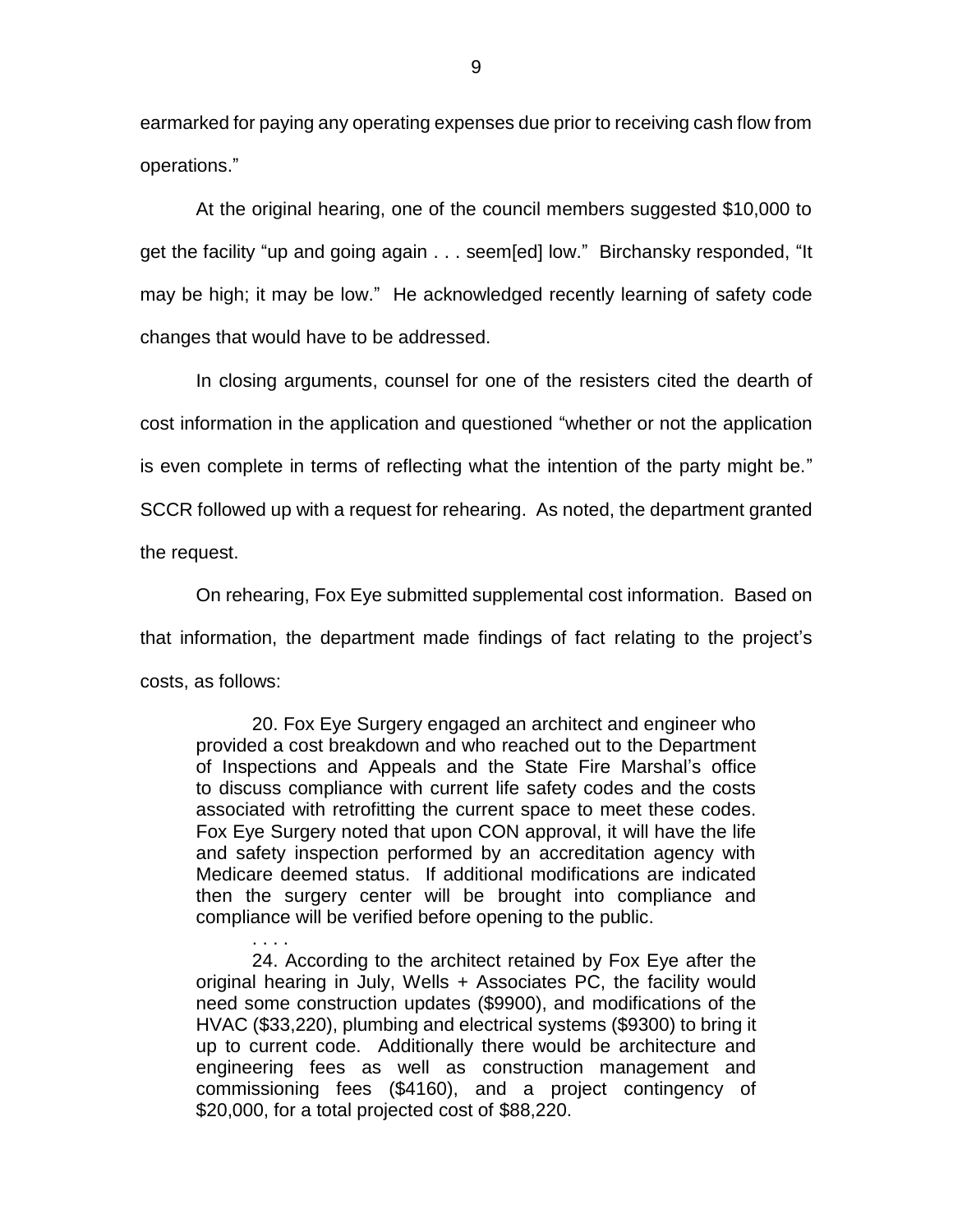39. Costs for the project are anticipated to be \$66,220, with a contingency of \$20,000 for a total cost of \$88,220. These costs, unlike those offered by the applicant at the July hearing, are based upon input from an experienced and registered architect and actual bids for the various component costs. The project will be paid with savings from Birchansky Real Estate LLC.

It is clear from these findings that the department deemed the application complete after Dr. Birchansky provided the supplemental cost information and the agency implicitly rejected SCCR's assertion that the application was incomplete.

The department's action was authorized by rule. *See* Iowa Admin. Code r.  $641 - 202.4(3)(a)^{-1}$  After the department determined Fox Eye's application was incomplete or only technically complete, the department sought clarifying information. And when SCCR expressed continuing skepticism about Fox Eye's cost figures, the department scheduled another hearing to address the concern. We are persuaded the department satisfied its statutory mandate to obtain information about the cost of the project.

In reaching this conclusion, we have considered SCCR's argument that Fox Eye provided scant evidence of equipment-related costs. Dr. Birchansky addressed the issue by explaining his intent to use existing equipment at the facility. He presented evidence that the equipment was not obsolete. The department credited his evidence, finding that "the equipment he uses is still in use today" and "when maintained properly can provide very safe and effective service." Substantial evidence supports the department's finding.

. . . .

 $\overline{a}$ 

<sup>1</sup> SCCR does not challenge rule 641–202.4(3)(a) as ultra vires to the extent it authorizes the department to request additional information to make the application complete.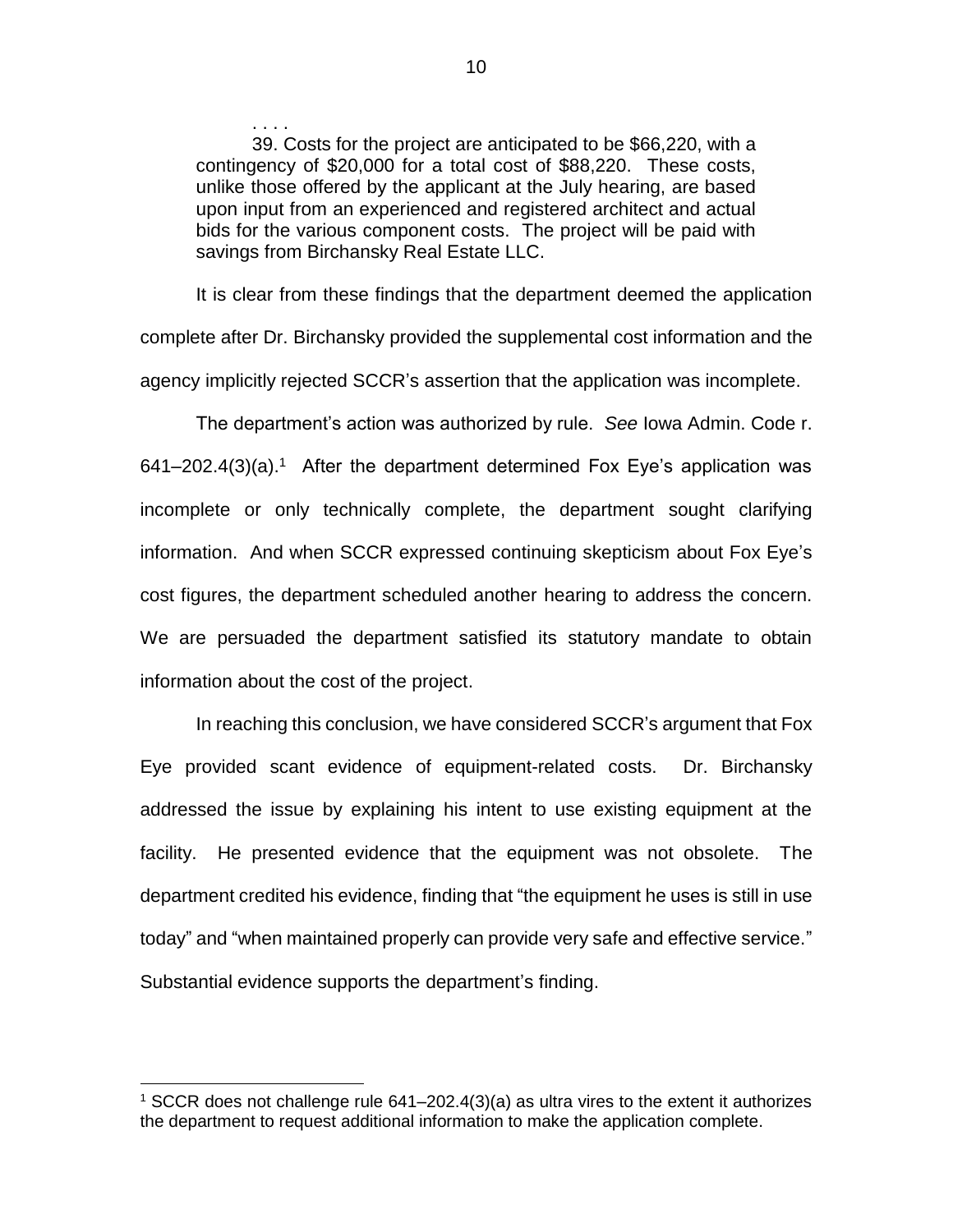As for the lease costs, SCCR acknowledges they were included in the application but faults Fox Eye for "fail[ing] to include [them] in its project costs for the rehearing." Because Fox Eye attached the lease to its application, we are not persuaded that the failure to also include rental fees in the total projected costs rendered the application incomplete.

We are left with SCCR's argument that the department failed to charge Fox Eye an application fee commensurate with its overall cost. Iowa Code section 135.63(1) states the application "shall be accompanied by a fee equivalent to three-tenths of one percent of the anticipated cost of the project with a minimum fee of six hundred dollars and a maximum fee of twenty-one thousand dollars." "The fee shall be based on the total cost of the project, which shall include site costs, land improvements, facility costs, movable equipment and financing costs." Iowa Admin. Code r. 641–202.4(2)(a). The department found the total cost of the project to be \$88,220. Substantial evidence supports the finding. Fox Eye's fee of \$600 satisfied the rule's prescription.

We conclude the department did not act illogically, irrationally, or without justification in interpreting the department's rule to permit acceptance of the application following receipt of the supplemental cost information and in implicitly finding Fox Eye's application complete at the conclusion of rehearing in the matter.

#### *III. Substantial Evidence to Support Approval of CON*

We turn to the merits of the department's decision approving the CON application. In determining whether to issue a CON, the department is to consider the criteria listed in Iowa Code section 135.64(1), paragraphs (a) through (r) and must make four findings: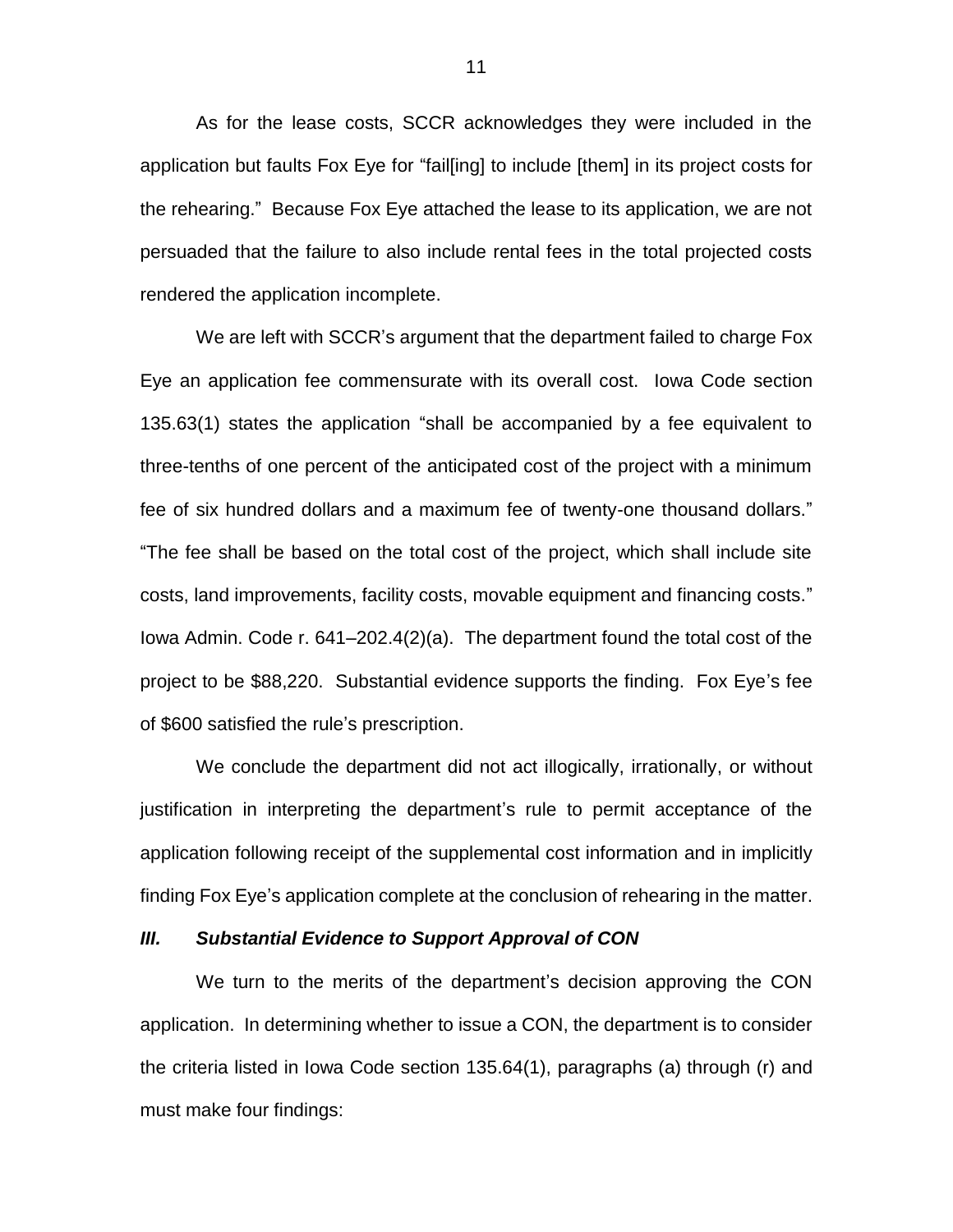a. Less costly, more efficient, or more appropriate alternatives to the proposed institutional health service are not available and the development of such alternatives is not practicable;

b. Any existing facilities providing institutional health services similar to those proposed are being used in an appropriate and efficient manner;

c. In the case of new construction, alternatives including but not limited to modernization or sharing arrangements have been considered and have been implemented to the maximum extent practicable;

d. Patients will experience serious problems in obtaining care of the type which will be furnished by the proposed new institutional health service or changed institutional health service, in the absence of that proposed new service.

Iowa Code § 135.64(2)(a)–(d). The parties agreed subsection (c) regarding new

construction was not at issue.

The department made several pertinent findings on the remaining three provisions. The department cited Dr. Birchansky's statement that "surgery times (mornings and Saturdays) which are most beneficial to its patients are not available at the hospitals or the SCCR" as well as SCCR's countervailing assertion that "the operating room capacity" at its facilities "can accommodate the procedures that are proposed to be performed at the Fox Eye location." The department found a competitor—Wolfe Eye Clinic—partnered with resister Mercy Medical Center, which in turn "moved its cataract surgery services to a new medical park . . . roughly two miles from the Fox Eye Surgery location." Based on these and other findings, the department made the following determinations:

1. The Council concludes that less costly, more efficient or more appropriate alternatives to the proposed health service are not available and the development of such alternatives is not practicable. Dr. Birchansky has experienced difficulties in scheduling his patients for cataract surgeries at the alternative facilities in the service area, and those difficulties will be exacerbated with the opening of Mercy Medical Center's new outpatient surgical facility. Additionally, to require that Dr. Birchansky continue to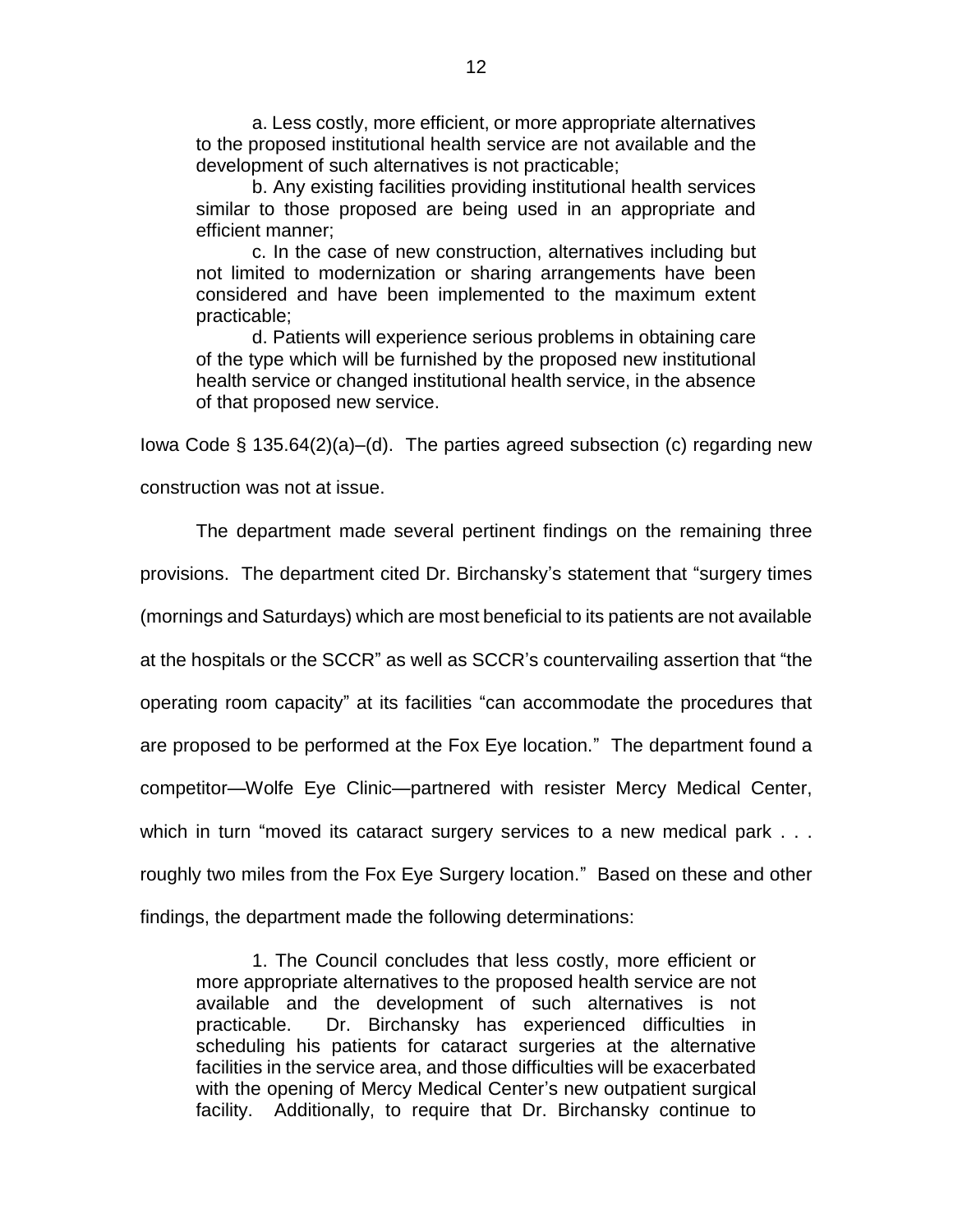perform surgeries [at] a facility which is so publicly affiliated with another ophthalmology group is not an appropriate alternative, especially in light of his existing, but currently dormant, [facility].

2. The Council concludes that existing facilities providing health services similar to those proposed are and will continue to be used in an appropriate and efficient manner and will not be impacted by this project. The Council takes note that collectively Mercy and SCCR perform 47,500 surgeries per year; the small percentage of these surgeries which originate from Fox Eye will have minimal impact on these facilities. Additionally, the Council notes that a portion of Fox Eye Surgery patients will continue to choose SCCR for their cataract surgery which will further minimize the impact on that facility. The Council further finds that both Mercy and SCCR have undergone significant expansions within the past several years which indicate their facilities are being utilized at an efficient level, and their continued investment in and expansion of outpatient surgery rooms indicates past and expected future rates of high utilization. Finally, Dr. Birchansky will continue to see patients and perform surgeries in the rural locations he currently services, further minimizing the impact on those facilities.

. . . . 4. The Council concludes that patients will experience serious problems in obtaining care of the type which will be furnished by the proposed new institutional health service, in the absence of that proposed service. The Council finds that the applicant has had difficulties in scheduling time for surgeries for his patients at existing facilities and that those difficulties will increase given the ownership structure of existing facilities. The Council concludes that cataract surgery patients are primarily the elderly—many of whom are handicapped, ambulate with difficulty and have poor hearing and eyesight. The Council concludes that these patients would benefit from having surgery done in a single story facility in the same location as [Dr. Birchansky's ophthalmological practice] and that they would also benefit from having the option of morning and Saturday surgery times, which may not be available at other locations.

(Internal citations omitted.) The record contains evidence supporting the department's findings.

Dr. Birchansky stated the times he was assigned at SCCR and Mercy were "not convenient for patients or family members." In his words, his "patients had no choice but to be moved like pawns to [SCCR's] facilities" for "[t]his six-minute procedure." He further stated: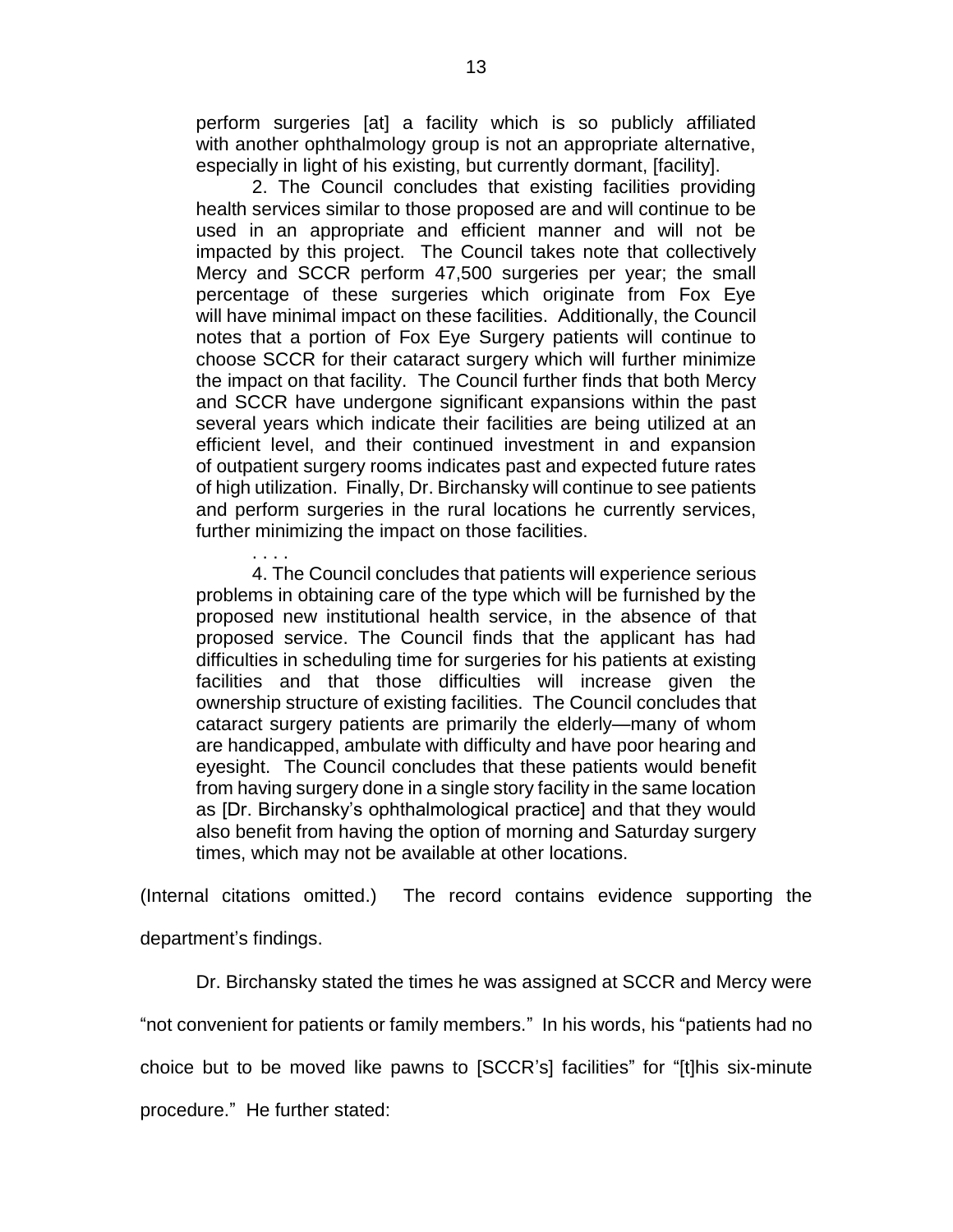This has a direct impact on my residual schedule at my Cedar Rapids office because I need to see patients as well. It's not just all about surgery. And it affects each and every outreach location I serve. So it would mean that I would delay getting—I would delay patients from—it would delay patients from receiving eye care as I would not be able to efficiently schedule office consultations if I can't have the allotted office time to see them.

In simple terms, if I'm not in the office caring for patients, I will have no surgical patients to schedule.

And he said, "[When] I'm using my preferred equipment[,] it makes me very efficient." The time savings, in his view, would allow him to devote more time to reviving rural hospitals, as he had done in the past.

An employee who administered anesthesia for Dr. Birchansky stated the patients were typically "elderly" and "the convenience at his place, it's like . . . going to a house. One level, you know the people."

A fellow physician referred to the "fiercely competitive ophthalmology groups in Cedar Rapids." He stated Mercy was "associated with Wolfe Eye Clinic, and they . . . just opened a brand new facility . . . and you go there and you see Wolfe Eye Clinic, a big sign, right across their front door." He also noted St. Luke's was "closely aligned with Iowa Eye Center ophthalmologists." With respect to scheduling surgeries he stated, "The premier blocks, those in the mornings, are given to those surgeons that have either ownership or other significant interests in the hospital, leaving us independent surgeons only available to schedule limited times." He also spoke to the expansion of operating facilities by the Surgery Center and Mercy and suggested they did not come to the table with clean hands.

Although this evidence supports the department's findings, we are statutorily obligated to view "the record as a whole." Iowa Code § 17A.19(10)(f).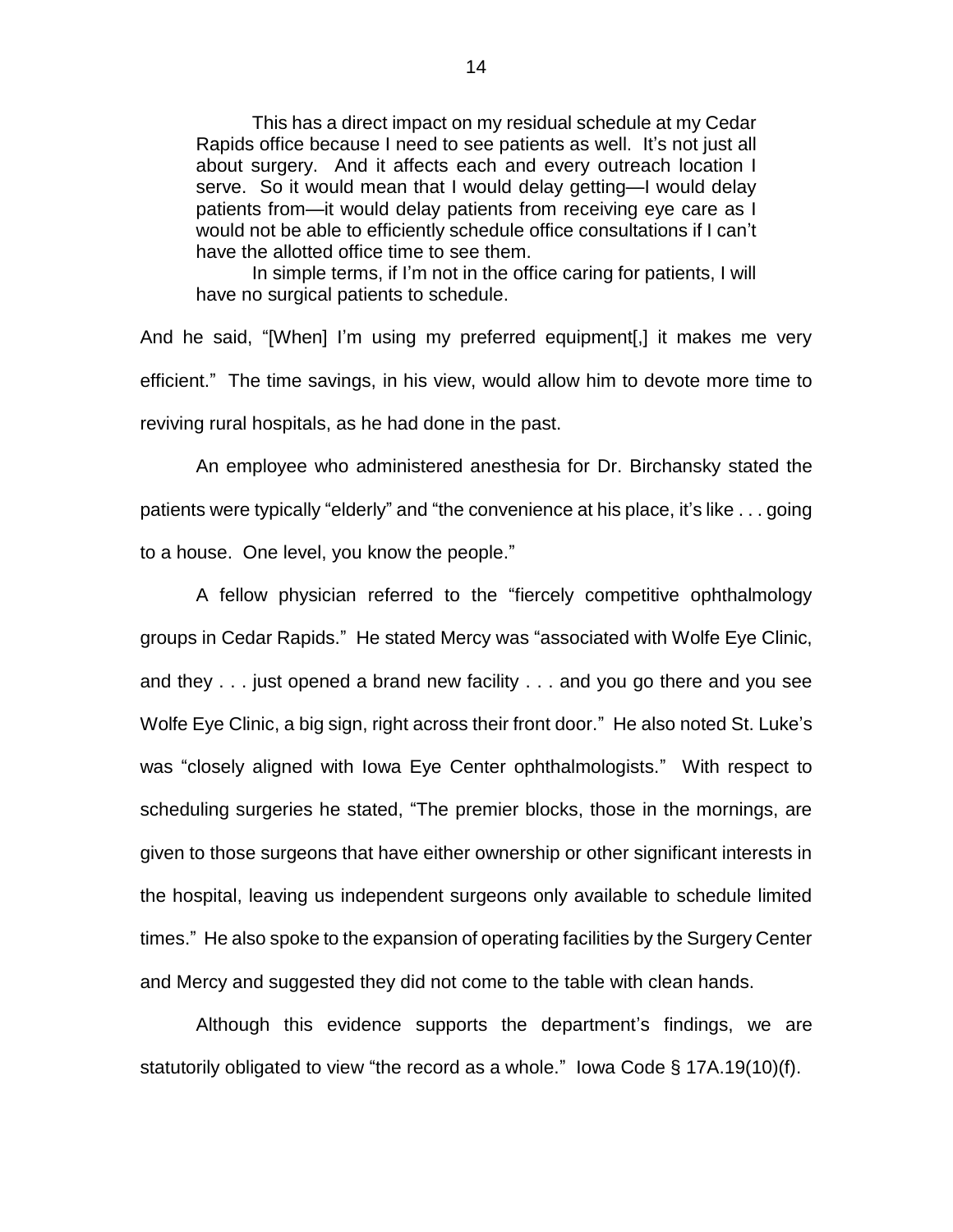"When that record is viewed as a whole" means that the adequacy of the evidence in the record before the court to support a particular finding of fact must be judged in light of all the relevant evidence in the record cited by any party that detracts from that finding as well as all of the relevant evidence in the record cited by any party that supports it, including any determinations of veracity by the presiding officer who personally observed the demeanor of the witnesses and the agency's explanation of why the relevant evidence in the record supports its material findings of fact.

*Id.* § 17A.19(10)(f)(3). The record contains evidence detracting from the department's findings.

Mercy's chief financial officer stated that although Wolfe Eye Clinic had an ownership interest in its new center, Fox Eye Clinic was offered an ownership interest as well and "elected to not pursue" that interest. In his view, "effective use of these existing facilities show that there would be no need for additional operating room capacity in Cedar Rapids."

A nurse manager with Mercy stated Mercy had "16 fully equipped [operating room] suites" with "[t]wo" of them "located on the first floor of the hospital." She pointed out that Dr. Birchansky "requested [operating room ("OR")] time for his patients on every other Tuesday beginning at 9:00 A.M." and "[a]dditional OR time in eye OR suites [was] offered" but Dr. Birchansky did "not accept[] those offers." She also noted that OR suites were available all day on Fridays "except for the fourth Friday of the month." She opined there was "no need for additional operating room capacity in Cedar Rapids."

The chief operating officer of UnityPoint similarly testified "there remain[ed] high quality alternatives for cataract surgery in Cedar Rapids." She noted the "topic here" was "one of need" rather than "convenience in services" and there was "excess surgical capacity in the community already."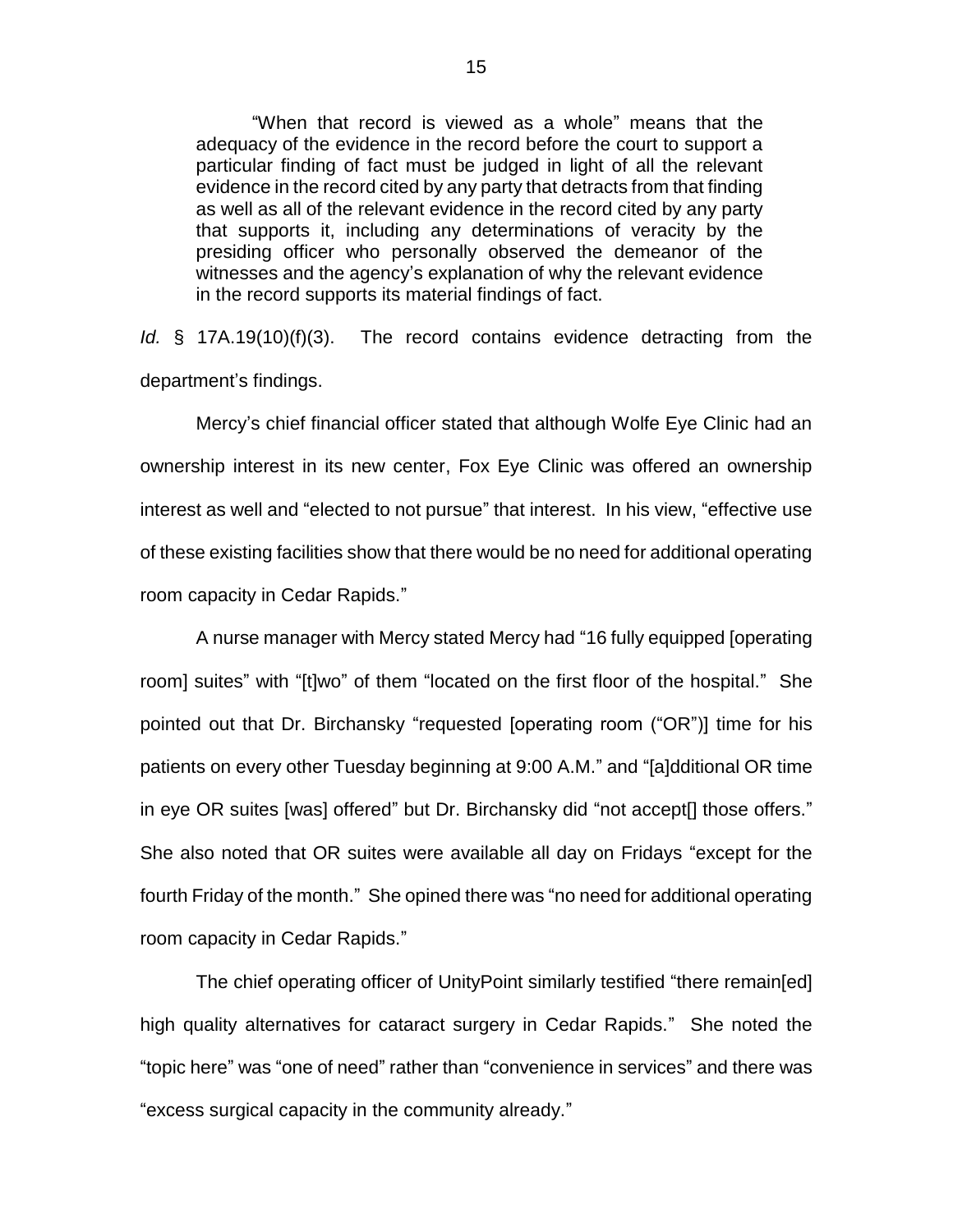The executive director of the Surgery Center testified Dr. Birchansky "already perform[ed] two-thirds of his proposed procedures at the Surgery Center" and the Surgery Center "offered him additional time, both on his day of surgery and . . . blocks of time throughout the week." He stated that even if the Surgery Center "accommodated all 645 procedures that Dr. Birchansky proposed . . . that would still only represent 7 percent of" its capacity.

Finally, an ophthalmologist with the Iowa Eye Center stated the Surgery Center had "state-of-the-art" equipment, and he said he and his colleagues had "not encountered any difficulties scheduling patients for surgery" at the other facilities. He acknowledged he and three of his colleagues were "owners in the Surgery Center of Cedar Rapids."

Although the cited evidence may detract from the department's findings, the supreme court has exhorted courts "not to determine whether the evidence supports a different finding" but "to determine whether substantial evidence . . . supports the findings actually made." *Abbas v*. *Iowa Ins*. *Div*., 893 N.W.2d 879, 891 (Iowa 2017) (quoting *Mike Brooks*, *Inc*. *v*. *House*, 843 N.W.2d 885, 889 (Iowa 2014)). The record contains substantial evidence to support the findings actually made. To the extent SCCR challenges the department's application of law to fact, we conclude its application is not "irrational, illogical, or wholly unjustifiable." *See*  Iowa Code § 17A.10(m) (authorizing relief "[b]ased upon an irrational, illogical, or wholly unjustifiable application of law to fact that has clearly been vested by a provision of law in the discretion of the agency").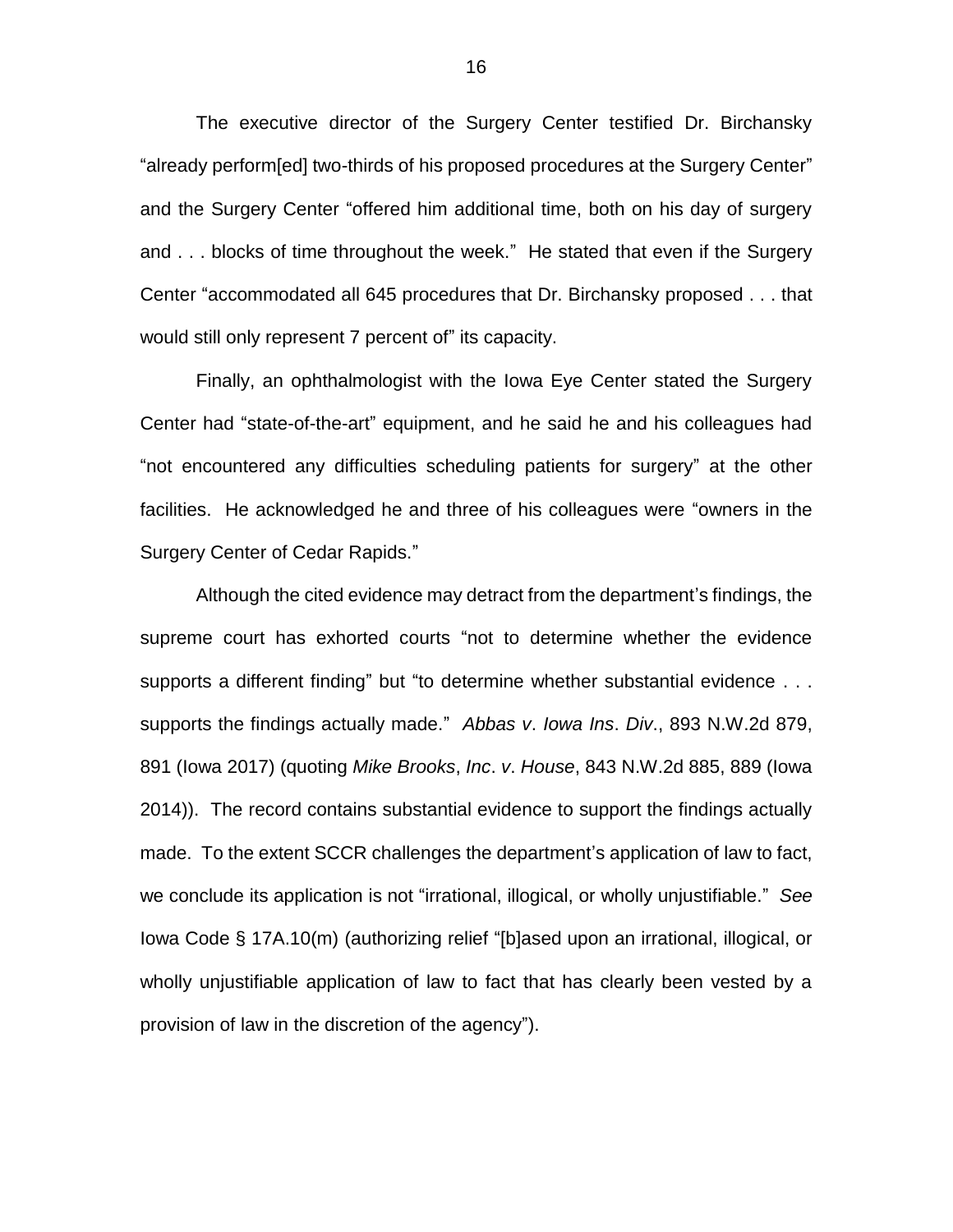# *IV. Consistency with Prior Decisions*

We are left with SCCR's contention that the department did not "sufficiently distinguish[] its decision from [its] prior denials." SCCR points to the department's four prior denials of Fox Eye/Birchansky CON applications and argues, "While changes have certainly occurred in the last ten years in the Cedar Rapids medical community, none of these changes provide a credible basis for the [department's] inconsistent action in granting a CON to Fox Eye."

We are to reverse agency action that is "inconsistent with the agency's prior practice or precedents, *unless the agency has justified that inconsistency by stating credible reasons sufficient to indicate a fair and rational basis for the inconsistency*." Iowa Code § 17A.19(10)(h) (emphasis added); *see also Office of Consumer Advocate v*. *Iowa Utils. Bd*., 770 N.W.2d 334, 341–42 (Iowa 2009); *cf*. *Finch v*. *Schneider Specialized Carriers*, *Inc*., 700 N.W.2d 328, 332–33 (Iowa 2005) ("We do not believe that Iowa Code section 17A.19(10)(h) establishes an independent requirement that the commissioner identify other agency rulings and explain possible inconsistencies between those rulings and the agency's decision in a case not reviewable under an abuse-of-discretion standard."). The department explained the inconsistency as follows:

Significant changes in the existing health care system, and specifically in the outpatient surgery health care market, have occurred in Cedar Rapids in the decade since the [department] denied Dr. Birchansky's former applications. At the time of the prior denials, the facilities which provided outpatient surgery offered independent providers like Dr. Birchansky the opportunity to perform cataract surgeries at their locations on equal footing with physicians aligned with ophthalmology groups in Cedar Rapids. Currently, the existing facilities offering outpatient cataract surgery have more closely aligned with competitors to Dr. Birchansky. Specifically, Mercy has partnered with the Wolfe Eye Clinic in the development of

17